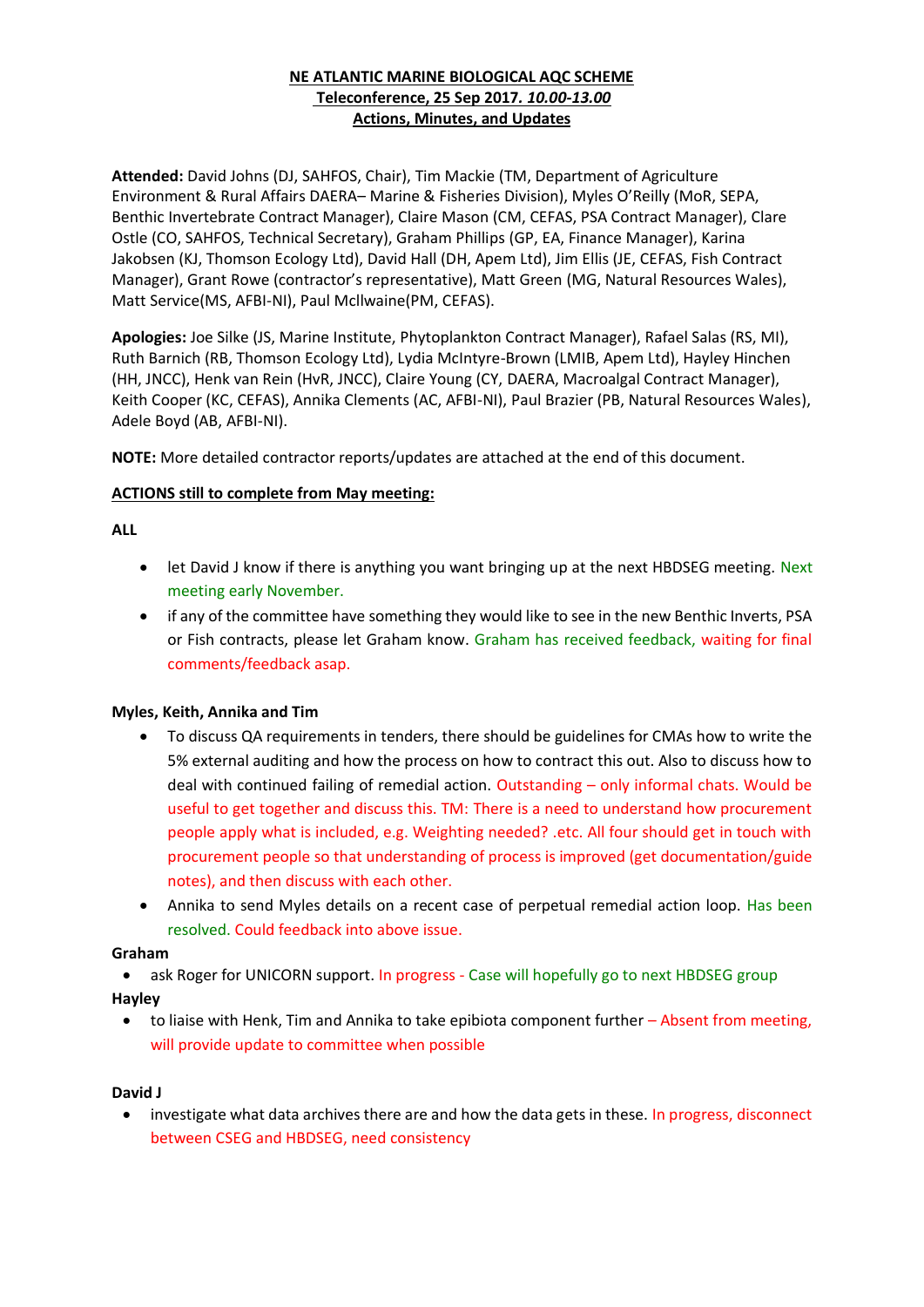## **ACTIONS from September Meeting:**

## **ALL**

• Component leads to read relevant sections of the annual report 2016/2017 and comment by 10th of October 2017

**CM**

- Send ideas around for PSA workshop linking with benthic ecologists, to link analysis with use of data - done
- Get in touch with Ingrid Bakker (RWS CIV< Netherlands) about potential ideas/input for workshop - done

## **CO**

- Send reminder to component leads to read through relevant section of annual report done
- Send annual report to MoR once comments received- done
- Create guidelines for grade of paper to be used for SOPs

#### **MoR and DJ**

• Draft template for SOPs that is useable on range of machines, and then send to component managers for comment. DH has sent MOR a template for editing (25/09/17).

# **DJ**

- Produce index of ring test specimens for zooplankton similar to benthic
- NMBAQC should be in consistent data management system as needs quality flags, DJ to bring it up with HBDSEG and DASSH / Medin

#### **MG**

• To send details to the committee about database being developed for use within NRW

#### **HH**

• To write an update on the epibiota component and send to committee- done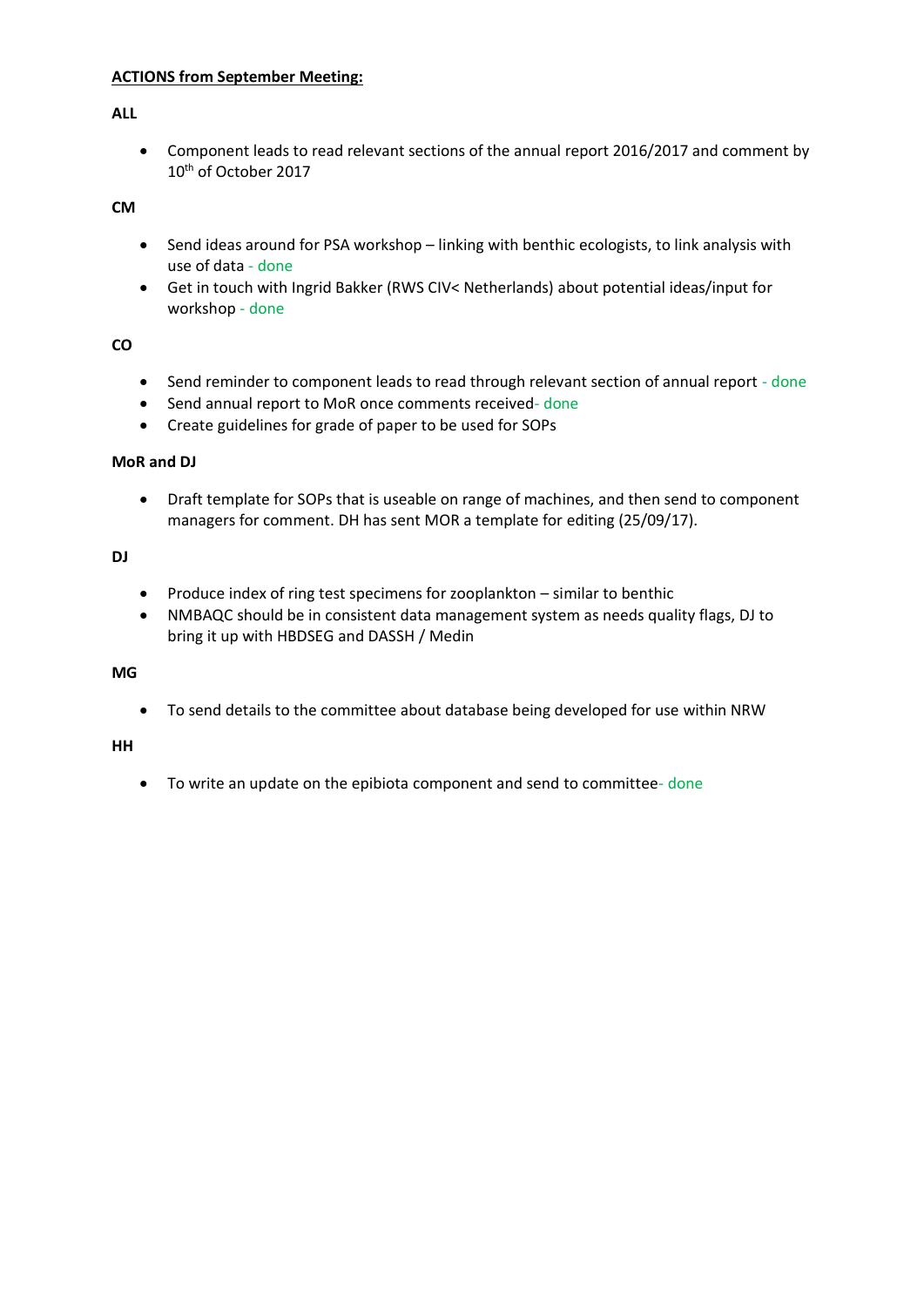#### **MINUTES:**

| 1. | <b>Last Meetings Actions</b>            | see May actions                       | ALL        |
|----|-----------------------------------------|---------------------------------------|------------|
| 2. | Minutes of the last meeting             |                                       |            |
|    | Approval of May meeting minutes         | approved                              | ALL        |
| З. | Epibiota update                         | apologies                             | <b>HH</b>  |
| 4. | Phytoplankton update                    | See phyto update                      | RS and JS  |
| 5. | <b>Priorities from HBDSEG</b>           |                                       | DJ         |
| 6. | <b>Contractor's update APEM</b>         |                                       | DH         |
| 7. | <b>PSA Update</b>                       | See PSA update                        | LMIB/CM    |
| 8. | <b>Benthic Invertebrates update</b>     | See BI update                         | DH/MoR     |
| 9. | Macroalgae                              | apologies                             | <b>CY</b>  |
|    | 10. Contractor's update Thomson Ecology |                                       | RB/KJ      |
|    | 11. Fish update                         | See fish update                       | RB/KJ/JE   |
|    | 12. Zooplankton update                  |                                       | <b>DJ</b>  |
|    | <b>13. AOB</b>                          |                                       | <b>ALL</b> |
|    | format consistency of the Statement of  | MoR and DJ to send template to        | <b>MoR</b> |
|    | Performance for different scheme        | component managers                    |            |
|    | components                              |                                       |            |
|    | Should documents/literature produced be | agreed that should be made publically | MoR        |
|    | made publically available?              | available                             |            |
|    | Protected species statement             | approved and ready to go online       | JE         |
|    | 14. Annual report 2016/2017             | Draft sent out                        | CO         |
|    | 15. Finance update                      |                                       | GP         |
|    |                                         |                                       |            |

- **1. Last Meetings Actions: ALL**: [see May actions](#page-0-0)
- **2. Approval of May meeting minutes: ALL**: Approved
- **3. Epibiota update:** Apologies from **HH**: see [Epibiota update.](#page-4-1)
- **4. Phytoplankton update: RS**: apologies for not being able to attend, see [phyto update.](#page-4-0) The IPI scheme is running on schedule and we are increasing our capabilities year on year.
- **5. Priorities from HBDSEG**
- **6. Contractor's update APEM:** [PSA update](#page-6-0) and [BI update](#page-9-0) for detailed reports.
- **7. PSA Update: CM**: PSA workshop being prepared for  $7<sup>th</sup>$  December limit to 1 person for each laboratory attending initially, with scope for others once these placed confirmed. Samples have been sent to laser size people to show differences and limitations – this will be one of the main exercises in the workshop. Limitations of data for people using it, needs to be looked at – perhaps better suited for a different audience? Benthic ecologists are very useful to have at the workshop to link analysis with use of data.
- **8. Benthic Invertebrates update: DH:** Benthic: Into year 24 good healthy sign up. First ring test has gone out, and had results back and interim reports isued. Just waiting for feedback before sending Ring Test bulletin sent out. Prep for next ring test is well under way, will be going out mid October. Have updated all of the protocol documents – clearer and standard reporting format. **GR:** meeting to discuss points raised? QA? Would be good to organise a participant meeting, to standardise various Taxonomic Discrimination issues. **MoR:** Adding to the new taxonomic literature list, it is looking good! Still a few more iterations to go. Rather than previous web-based format it will be a Word or PDF format which is easier to view and to amend .. **DH:** Still 49 failed Own Samples , many are now several years old and will probably remain as failed samples as remedial action now unlikely to be completed. More recent years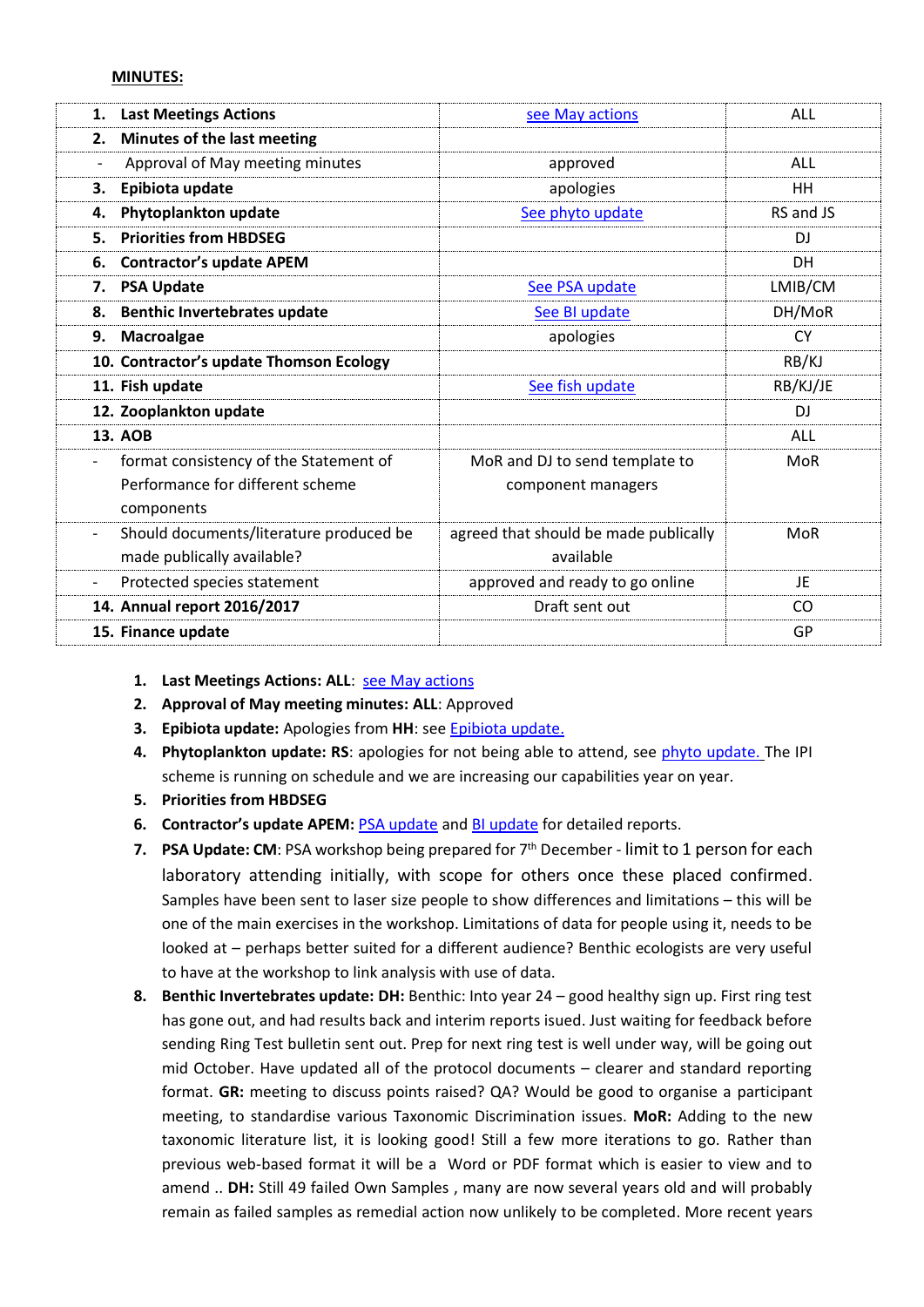there have been fewer outstanding samples, remedial action has improved this. Workshop TBC, need to recruit.

- **9. Macroalgae:** Apologies from **CY:** Nothing to discuss other than certificate formatting happy to proceed with whatever format the committee decides
- 10. Contractor's update Thomson Ecology: [See fish update](#page-18-0) for detailed report.
- **11. Fish update KJ:** In addition to report sent around: SOPs have all been signed and sent off. 22 reverse ring test participants and 12 ring test participants have signed up. All on schedule.
- **12. Zooplankton update: DJ:** Zooplankton workshop went well, report has been uploaded to the website. Test with small beads were added, and received well.
- **13. AOB**
	- **SOPs: MoR:** Various Format of SOPs examples from different scheme components have been sent around, we need to stick to one. Year number just adds confusion, should just have calendar year. Header banner and participant details needs to be consistent. Discussion needed with component managers
	- **Making Documents public:** Issue raised about accessibility of the new Taxonomic Literature list as this was previously available to participants only (as a perk of scheme membership) and not posted on website. Agreed that all documents should be made available online/to the public, as effectively produced and paid for through the CMAs which are public bodies funded by the taxpayer .
	- **Protected species statement**  Agreed ready to go online. Possible to put in multiple places on website and include a news item.
- **14. Annual report 2016/2017: CO:** All sections of draft overall Annual Report 2016/17 (Year 23) have been completed and compiled, with the relevant component reports already being uploaded to the website. Awaiting comment following draft sent out to component managers on the 12/09/2017, will send a reminder.

# **15. Finance update**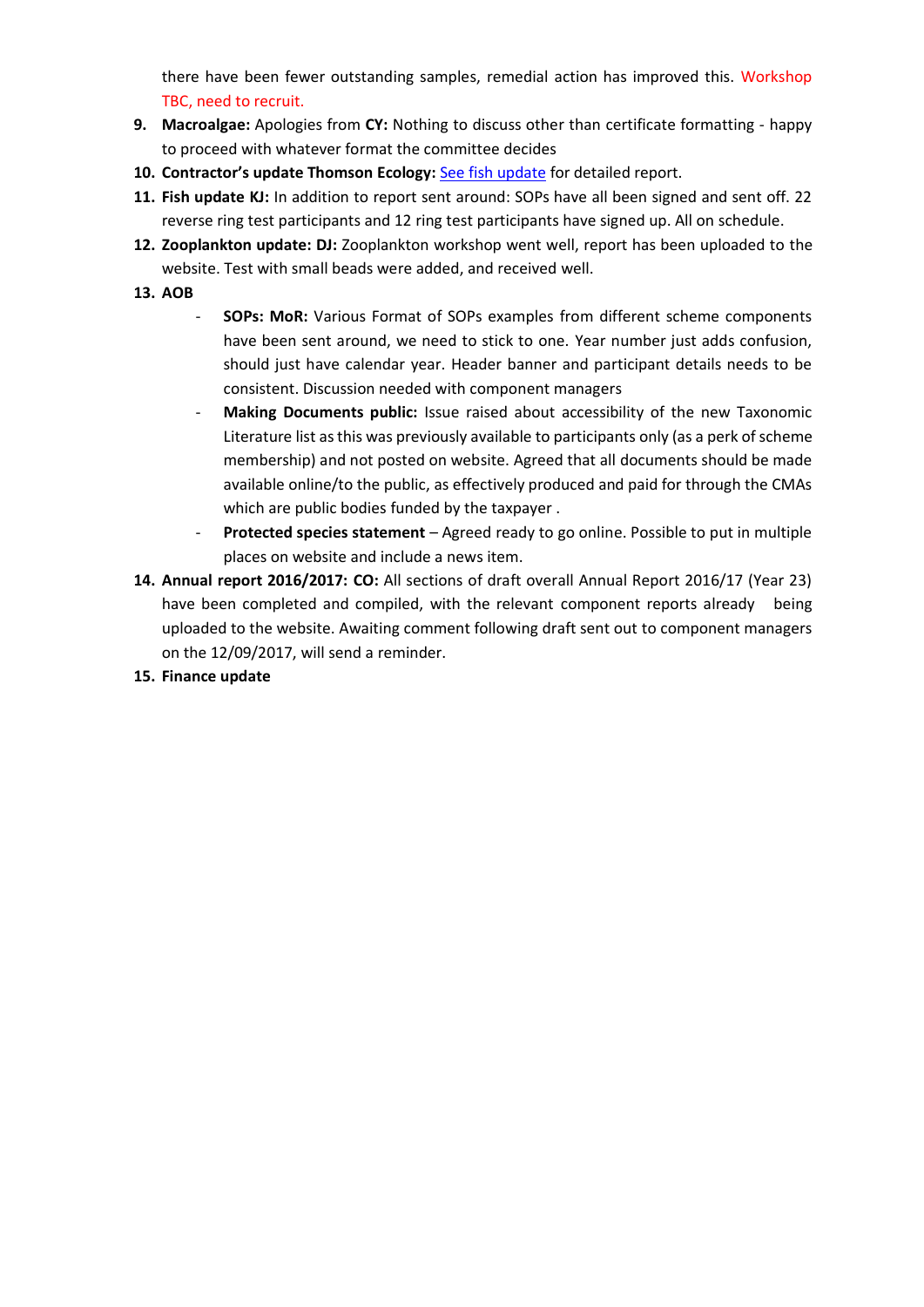#### **UPDATES:**

#### <span id="page-4-1"></span>**Epibiota update**

**HH**: As you may remember, we now have a plan (seen by the committee) for next steps to progress the component and we still intend to implement that plan (although staff shortages have slowed progress somewhat).

We have managed to have some discussion here around developing an epifaunal Taxonomic Discrimination Protocol (TDP), as one of our colleagues (Dr Becky Hitchin) has worked something up with external colleagues and is keen to get further input to QA the content. Our plan would be to have a draft of this TDP ready by the end of October, which we would then hope to upload to One Drive as a spreadsheet and provide a link on the NMBAQC website to seek expert input from the epibiota group and other expert colleagues, inviting them via email to contribute to the work. The idea would be that we would upload the spreadsheet with locked technical content and some additional columns for experts to agree/disagree with the conclusions and add any comments. We would ask them to send their input to us by a certain date and then go through all of the contributions and produce a finalised TDP (which could be reviewed and updated periodically). Does that sound like a reasonable plan?

The TDP would support any future epibiota ring test and feed into several other areas of work e.g. epifaunal indicator development. We would also look to publish the outputs in the peer reviewed literature at some future point.

#### <span id="page-4-0"></span>**Phytoplankton update**

**RS:** The IPI scheme is running on schedule and we are increasing our capabilities year on year.

- This year we had 91 participants for the IPI exercise in 2017. We continue to add new participants, laboratories and new countries. This year we had participants from Mauritius and Norway for the first time. The samples were sent in June to the participants and results are now back. We are carrying a final review of the results before the final statistical evaluation. Also, the 'online taxonomic assessment' using Oceanteacher is in full flow at the moment and the closing date for this assessment is the end of September, so results are trickling in for the past few weeks. The IPI2017 annual workshop will take place in Denmark, Hillerød in November 12-15<sup>th</sup>. This is a 3 day workshop very interactive, where we present the final results, allow participants to present their work, give a series of lectures in relevant marine Phytoplankton groups including live cultures for viewing through the microscope. The final report will be published by the end of the year.
- This year we wanted to introduce Biovolume measurements to the identification and enumeration of cells in the samples but didn't gain enough traction among participants. However, there were enough participants interested (around 1/3 of the total) that would have been happy to participate, so it is something that we will be trying to pursue again next year for those participants that may be interested. An improvement to the scheme that we are working on this winter, is that we are moving towards accreditation of the scheme for 2018 under ISO17043. We are presently in communication with the Accrediting body here in Ireland and are starting to work in putting a quality system in place in the next 6 months.

We were also invited by the IODE office in Oostende to give a talk about our work on the IPI scheme at the BBNJ conference- Prep com side event on Building Capacity in Biological Ocean Observations to support the Implementation of a Potential BBNJ Instrument at the UN headquarters in New York this July, co-organized by the Intergovernmental Oceanographic Commission (IOC) of UNESCO and the International Seabed Authority (ISA).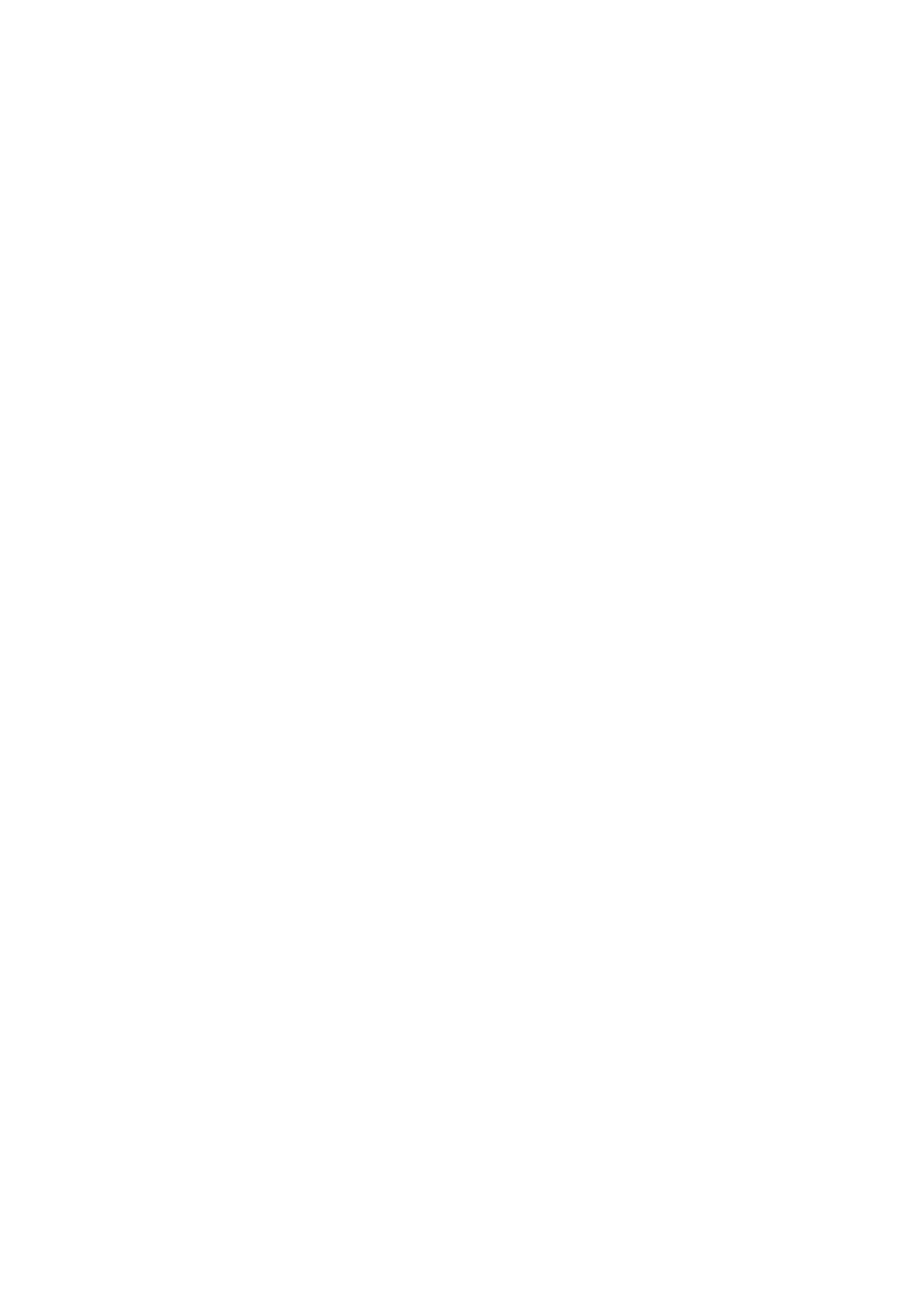## <span id="page-6-0"></span>**PSA update**



# **NMBAQC Committee Meeting**

## **25th September 2017, Teleconference, 10:00 – 15:00**

## **PARTICLE SIZE ANALYSIS COMPONENT PROGRESS REPORT**

#### **2017-18, Year 24**

| 1.             | Subscriptions            |                          |                   |
|----------------|--------------------------|--------------------------|-------------------|
| <b>LabCode</b> | PS64/65                  | PS66/67                  | PS-OS10/11/12     |
| PSA_2401       | $\mathbf{1}$             | $\mathbf{1}$             | $\mathbf{1}$      |
| PSA_2402       | $\mathbf{1}$             | $\mathbf{1}$             | $\mathbf{1}$      |
| PSA_2403       | $\mathbf{1}$             | $\mathbf{1}$             | $\mathbf{1}$      |
| PSA_2404       | $\mathbf{1}$             | $\mathbf{1}$             | $\mathbf{1}$      |
| PSA_2405       | $\mathbf{1}$             | $\mathbf{1}$             | $\mathbf{1}$      |
| PSA_2406       | $\mathbf{1}$             | $\mathbf{1}$             | $\mathbf{1}$      |
| PSA_2407       | $\mathbf{1}$             | $\mathbf{1}$             | $\mathbf{1}$      |
| PSA_2408       | $\mathbf{1}$             | $\mathbf{1}$             | $\qquad \qquad -$ |
| PSA_2409       | $\mathbf{1}$             | $\mathbf{1}$             |                   |
| PSA_2410       | $\mathbf{1}$             | $\mathbf{1}$             |                   |
| PSA_2411       | $\mathbf{1}$             | $\mathbf{1}$             |                   |
| PSA_2412       | $\mathbf{1}$             | $\mathbf{1}$             |                   |
| PSA_2413       | $\mathbf{1}$             | $\mathbf{1}$             |                   |
| PSA_2414       | $\mathbf{1}$             | $\mathbf{1}$             | $\overline{a}$    |
| PSA_2415       | $\mathbf{1}$             | $\mathbf{1}$             |                   |
| PSA_2416       | $\mathbf{1}$             | $\mathbf{1}$             | $\overline{a}$    |
| PSA_2417       | $\overline{\phantom{a}}$ | $\overline{\phantom{a}}$ | $\mathbf{1}$      |
| PSA_2418       | $\overline{\phantom{a}}$ | $\qquad \qquad -$        | $\mathbf{1}$      |
| PSA_2419       | $\overline{\phantom{a}}$ |                          | $\mathbf{1}$      |
| PSA_2420       | $\overline{\phantom{a}}$ | $\overline{a}$           | $\mathbf{1}$      |
| PSA_2421       |                          |                          | $\mathbf{1}$      |
| PSA_2422       | $\blacksquare$           | $\overline{a}$           | $\mathbf{1}$      |
|                |                          |                          |                   |
| $\bullet$      | 16                       | 16                       | 13                |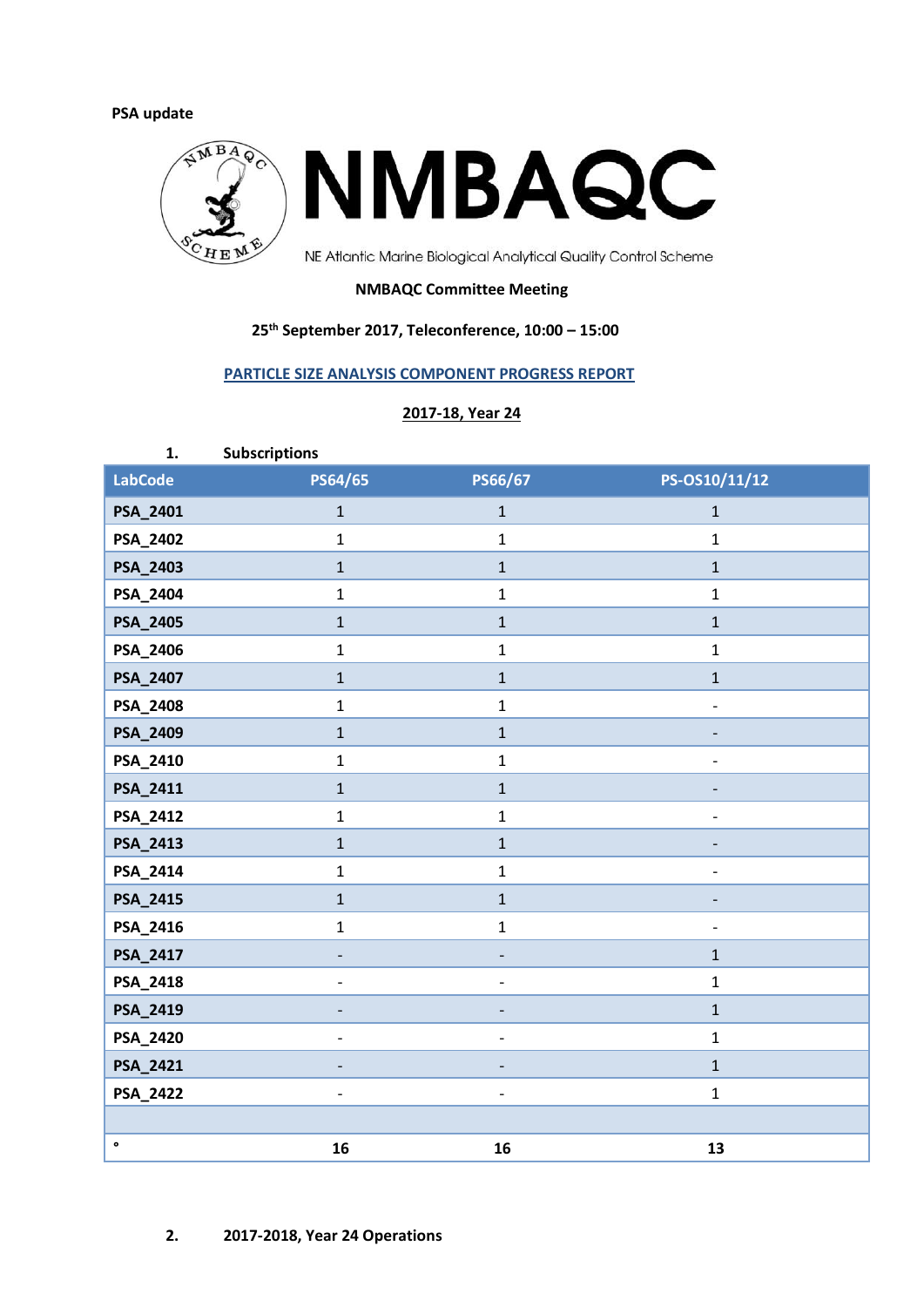All PS exercises were distributed in line with the 2017-2018 timetable (available below). Returns and results are summarised in the table below.

| <b>Exercise</b> | <b>Status</b>                                                                                                                                                                                                         | <b>Returns / Comments</b>                                                                                                                  |
|-----------------|-----------------------------------------------------------------------------------------------------------------------------------------------------------------------------------------------------------------------|--------------------------------------------------------------------------------------------------------------------------------------------|
| <b>PS64</b>     | Samples distributed 10/07/17<br>Sample deadline passed (08/09/17)<br>Interim report in progress<br><b>Exercise in progress</b>                                                                                        | Mud/Sand Test<br>14 out of 16 returns received                                                                                             |
| <b>PS65</b>     | Samples distributed 10/07/17<br>Sample deadline passed (08/09/17)<br>Interim report in progress<br><b>Exercise in progress</b>                                                                                        | Sand/ Gravel Test<br>14 out of 16 returns received                                                                                         |
| <b>PS66</b>     | Samples distributed 13/10/17 Sample<br>deadline (15/12/17)<br>Interim report (12/01/18) Exercise<br>not yet started                                                                                                   | <b>Diamicton Test</b>                                                                                                                      |
| <b>PS67</b>     | Samples distributed 13/10/17<br>Sample deadline (15/12/17)<br>Interim report (12/01/18)<br><b>Exercise not yet started</b>                                                                                            | <b>Gravel Test</b>                                                                                                                         |
| PS-OS07-09      | Samples requested 10/07/17<br>Data submission deadline passed (31/07/17)<br>Sample submission deadline passed (31/08/17)<br>Deadlines extended to end Dec 17<br>Reports due (02/03/18)<br><b>Exercise in progress</b> | 8 out of 14 lists of samples received<br>24 out of 42 samples selected<br>18 out of 42 workbooks received<br>18 out of 42 samples received |

#### a. **Issues arising**

The deadline for PS-OS submission has been extended to increase returns.

The deadline for the Interim reports for PS64 & 65 has been extended to 29/09/2017 due to late returns of participant results. Both participants involved were issued with extensions until the 22/09/17. **b. Workshop** 

The workshop that had been planned for October at the NOC (Southampton) has been cancelled due to a lack of interest from participants. Chris Mann from NLS has kindly offered to host the workshop at Olympia House in Leeds for those who were interested; this has now been re-arranged for the 6<sup>th</sup> and 7th December. Dave Hall and Claire Mason are currently finalising the organisation.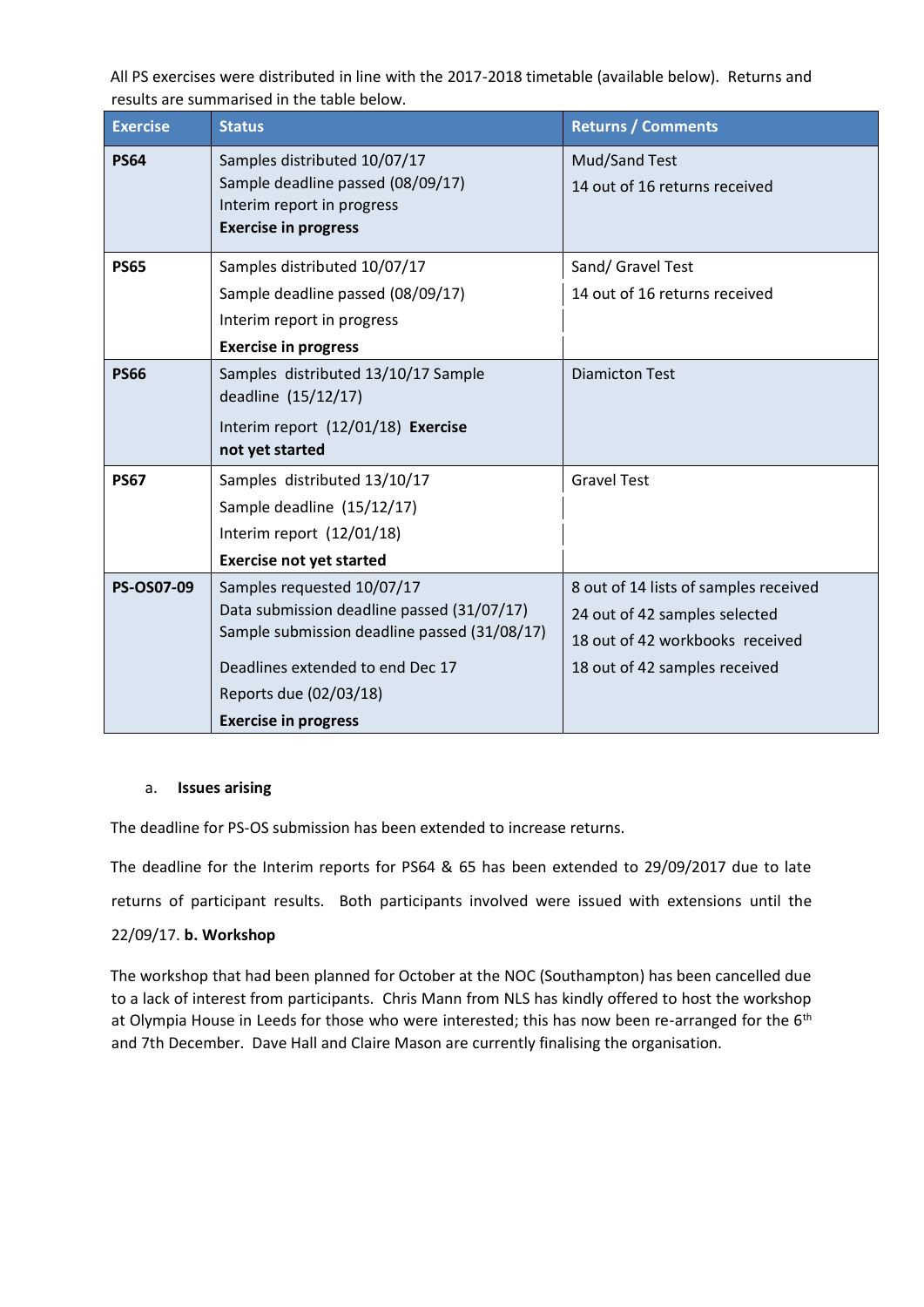

**NMBAQC** 

NE Atlantic Marine Biological Analytical Quality Control Scheme

# **Particle Size Component 2017-2018 Timetable (Scheme Year 24)**

| <b>Module / Exercise</b> | Event                                         | <b>Date</b>   |
|--------------------------|-----------------------------------------------|---------------|
| PS64 & PS65              | Samples distributed                           | 10/07/17      |
|                          | Results deadline                              | 08/09/17      |
|                          | Interim reports                               | 22/09/17      |
|                          | Final report                                  | 10/11/17      |
|                          |                                               |               |
| PS66 & PS67              | Samples distributed                           | 13/10/17      |
|                          | Results deadline                              | 15/12/17      |
|                          | Interim reports                               | 12/01/18      |
|                          | Final report                                  | 09/03/18      |
|                          |                                               |               |
| PS-OS10-12               | Request for sample data distributed           | 10/07/17      |
|                          | Data submission deadline for sample selection | 31/07/17      |
|                          | Selected samples submission deadline          | 31/08/17      |
|                          | Interim reports                               | 02/03/18      |
|                          | Final report                                  | 30/03/18      |
|                          |                                               |               |
| 2017 Workshop            | EA / NLS Leeds                                | $6 - 7/12/17$ |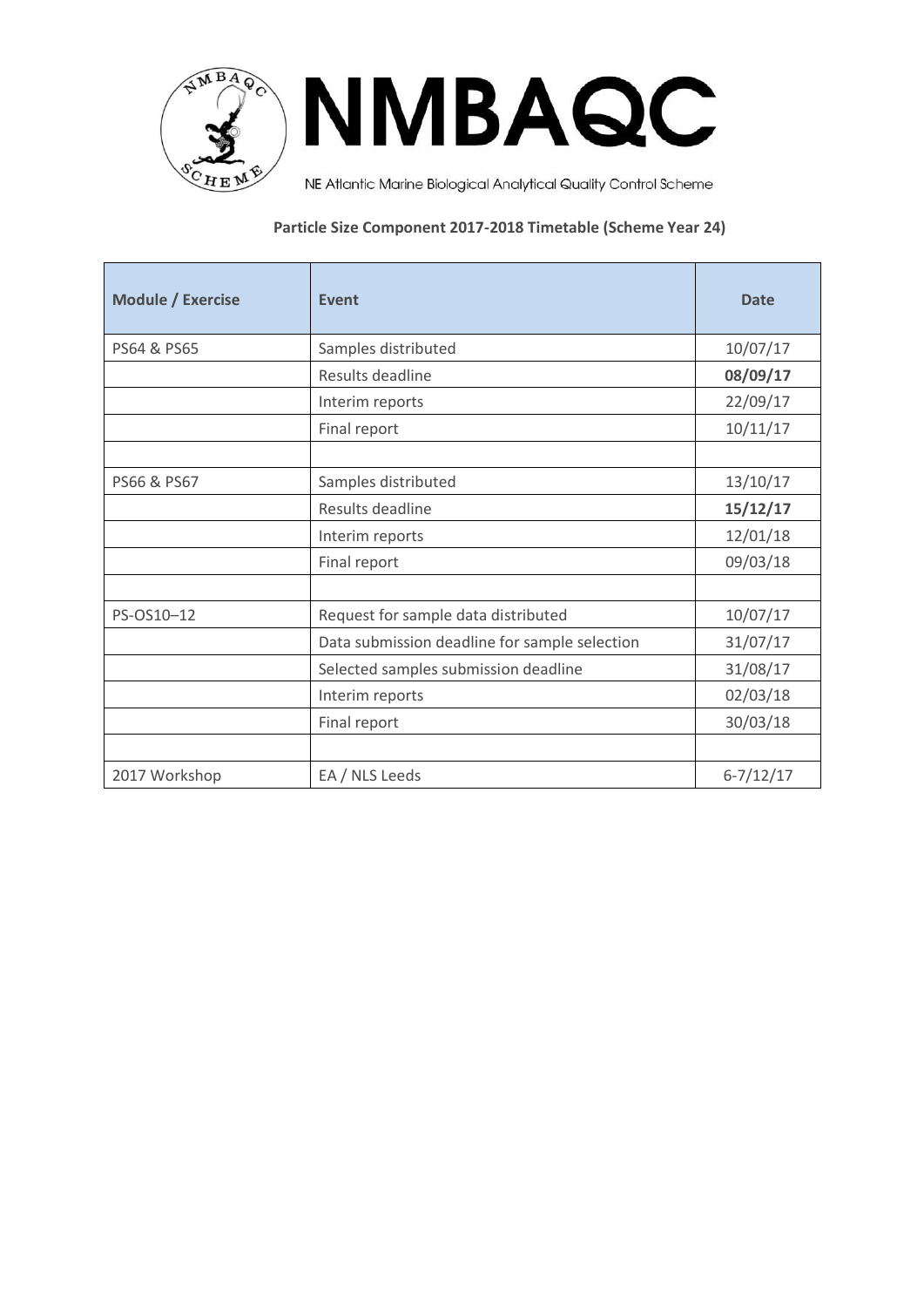<span id="page-9-0"></span>

#### **NMBAQC Committee Meeting**

# **25th September 2017, Teleconference, 10:00 – 15:00**

# **BENTHIC INVERTEBRATE COMPONENT PROGRESS REPORT**

# **2017-18, Year 24**

| 1. Subscriptions |              |                              |                              |
|------------------|--------------|------------------------------|------------------------------|
| <b>LabCode</b>   | RT53/54      | <b>LR22</b>                  | OS65/66/67                   |
| <b>BI_2401</b>   | $\mathbf{1}$ | $\mathbf 1$                  | $\mathbf 1$                  |
| <b>BI_2402</b>   | $\mathbf 1$  | $\mathbf 1$                  | $\mathbf{1}$                 |
| <b>BI_2403</b>   | $\mathbf 1$  | $\mathbf 1$                  | $\mathbf{1}$                 |
| <b>BI_2404</b>   | $\mathbf{1}$ | $\mathbf 1$                  | $\mathbf 1$                  |
| <b>BI_2405</b>   | $\mathbf 1$  | $\mathbf 1$                  | $\mathbf{1}$                 |
| <b>BI_2406</b>   | $\mathbf{1}$ | $\qquad \qquad \blacksquare$ | $\mathbf 1$                  |
| <b>BI_2407</b>   | $\mathbf 1$  |                              | $\mathbf{1}$                 |
| <b>BI_2408</b>   | $\mathbf 1$  | $\qquad \qquad -$            | $\overline{\phantom{0}}$     |
| <b>BI_2409</b>   | $\mathbf 1$  |                              | $\mathbf 1$                  |
| <b>BI_2410</b>   | $\mathbf{1}$ | $\qquad \qquad \blacksquare$ | $\overline{\phantom{0}}$     |
| <b>BI_2411</b>   | $\mathbf 1$  |                              | -                            |
| <b>BI_2412</b>   | $\mathbf 1$  | $\overline{\phantom{0}}$     | $\overline{\phantom{0}}$     |
| <b>BI_2413</b>   | 1 (RT53)     | -                            | $\qquad \qquad \blacksquare$ |
| <b>BI_2414</b>   | $\mathbf 1$  |                              | $\qquad \qquad \blacksquare$ |
| <b>BI_2415</b>   | $\mathbf 1$  | -                            |                              |
| <b>BI_2416</b>   | $\mathbf 1$  | $\mathbf 1$                  | $\overline{\phantom{0}}$     |
| <b>BI_2417</b>   | $\mathbf 1$  | $\overline{\phantom{0}}$     | $\mathbf{1}$                 |
| <b>BI_2418</b>   | $\mathbf 1$  | $\qquad \qquad -$            | $\mathbf{1}$                 |
| <b>BI_2419</b>   | $\mathbf 1$  |                              | $\mathbf 1$                  |
| <b>BI_2420</b>   | $\mathbf 1$  | $\qquad \qquad -$            | $\qquad \qquad -$            |
| <b>BI_2421</b>   | $\mathbf 1$  | -                            | -                            |
| <b>BI_2422</b>   | $\mathbf 1$  | $\mathbf 1$                  | $\mathbf 1$                  |
| <b>BI_2423</b>   | $\mathbf 1$  | -                            | $\mathbf 1$                  |
| <b>BI_2424</b>   | $\mathbf{1}$ |                              |                              |
| <b>BI_2432</b>   |              |                              | $\mathbf{1}$                 |
| <b>BI_2433</b>   |              |                              | $\mathbf{1}$                 |
| <b>BI_2434</b>   |              |                              | $\mathbf{1}$                 |
| <b>BI_2435</b>   |              |                              | $\mathbf{1}$                 |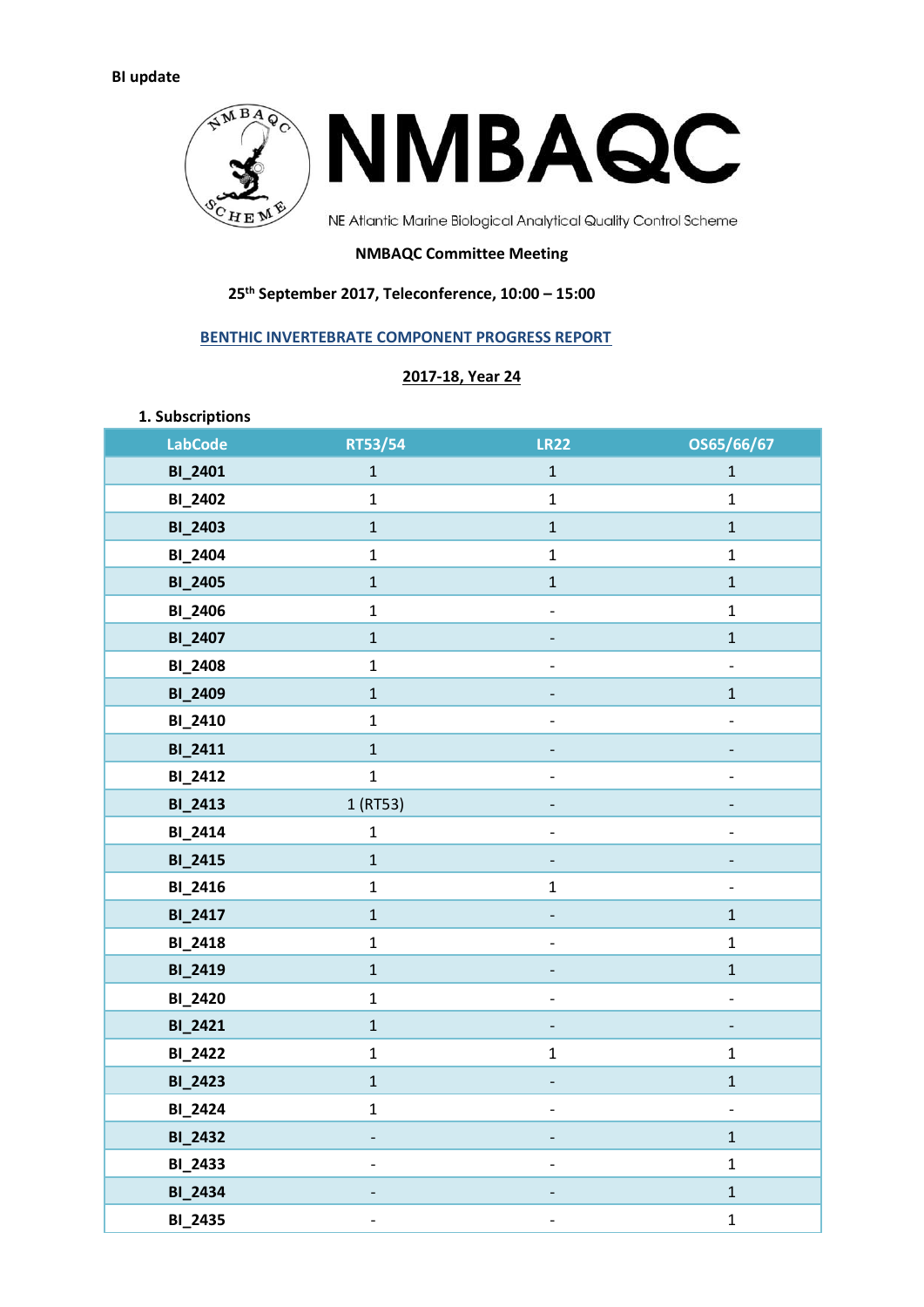| <b>BI_2436</b> |                              | $\overline{\phantom{a}}$ |  |
|----------------|------------------------------|--------------------------|--|
| <b>BI_2437</b> | -                            | $\overline{\phantom{a}}$ |  |
| <b>BI_2438</b> |                              | $\qquad \qquad$          |  |
| <b>BI_2439</b> |                              | $\overline{\phantom{a}}$ |  |
| <b>BI_2440</b> | $\qquad \qquad \blacksquare$ | $\overline{\phantom{a}}$ |  |
| BI_2441        |                              | $\overline{\phantom{0}}$ |  |
| <b>BI_2442</b> |                              | $\overline{\phantom{0}}$ |  |
| <b>BI_2443</b> |                              |                          |  |

NMBAQC BI Contractor Report David Hall, APEM Ltd., 19/09/17

| <b>BI_2444</b> | $\overline{\phantom{0}}$ | $\overline{\phantom{a}}$ |    |
|----------------|--------------------------|--------------------------|----|
| <b>BI_2445</b> |                          | $\overline{\phantom{0}}$ |    |
| <b>BI_2446</b> | -                        | $\overline{\phantom{a}}$ |    |
| <b>BI_2447</b> | $\overline{\phantom{0}}$ | $\overline{\phantom{a}}$ |    |
| <b>BI_2448</b> |                          | $\overline{\phantom{a}}$ |    |
|                | 24/23                    |                          | 30 |

# **2. 2017-2018, Year 24 Operations**

| <b>Exercise</b> | <b>Status</b>                                                                                                                                                                                                                                                                                | <b>Returns / Comments</b>                                                                                                                                                                                                      |
|-----------------|----------------------------------------------------------------------------------------------------------------------------------------------------------------------------------------------------------------------------------------------------------------------------------------------|--------------------------------------------------------------------------------------------------------------------------------------------------------------------------------------------------------------------------------|
| <b>RT53</b>     | Specimens distributed 10/07/17;<br>Submission deadline passed 08/09/17;<br>Interim reports to be issued 22/09/17; Ring<br>Test Bulletin to be issued 10/11/17;<br><b>Exercise in progress.</b>                                                                                               | <b>General Ring Test;</b><br>23 out of 24 returns received; 1 lab<br>did not participate.                                                                                                                                      |
| <b>RT54</b>     | Specimens to be distributed 13/10/17;<br>Submission deadline 15/12/17;<br>Interim reports to be issued 12/01/18; Ring<br>test Bulletin to be issued 09/03/18;<br><b>Exercise in preparation.</b>                                                                                             | Targeted Ring Test (Spionidae).                                                                                                                                                                                                |
| <b>LR22</b>     | Request for specimens distributed 10/07/17;<br>Submission deadline passed 31/08/17;<br>LR Module Summary Report to be issued<br>02/03/18;<br><b>Exercise in progress.</b>                                                                                                                    | General;<br>2 out of 7 returns received; 1 lab has<br>an extension to end Sept; none<br>reported to date.                                                                                                                      |
| OS65-67         | Samples requested 10/07/17;<br>Data submission deadline passed 31/07/17;<br>Sample submission deadline passed 31/08/17;<br>Extension deadline (CMA labs) 31/12/17;<br>Interim report final deadline 02/03/18;<br>OS Module Summary Report drafted 30/03/18;<br><b>Exercises in progress.</b> | 17 out of 30 data/lists of samples<br>received; 17 out of 30 datasets<br>received & samples requested; 45<br>out of 51 requested samples<br>received, including 6 samples for<br>external audit; 1 set of samples<br>reported. |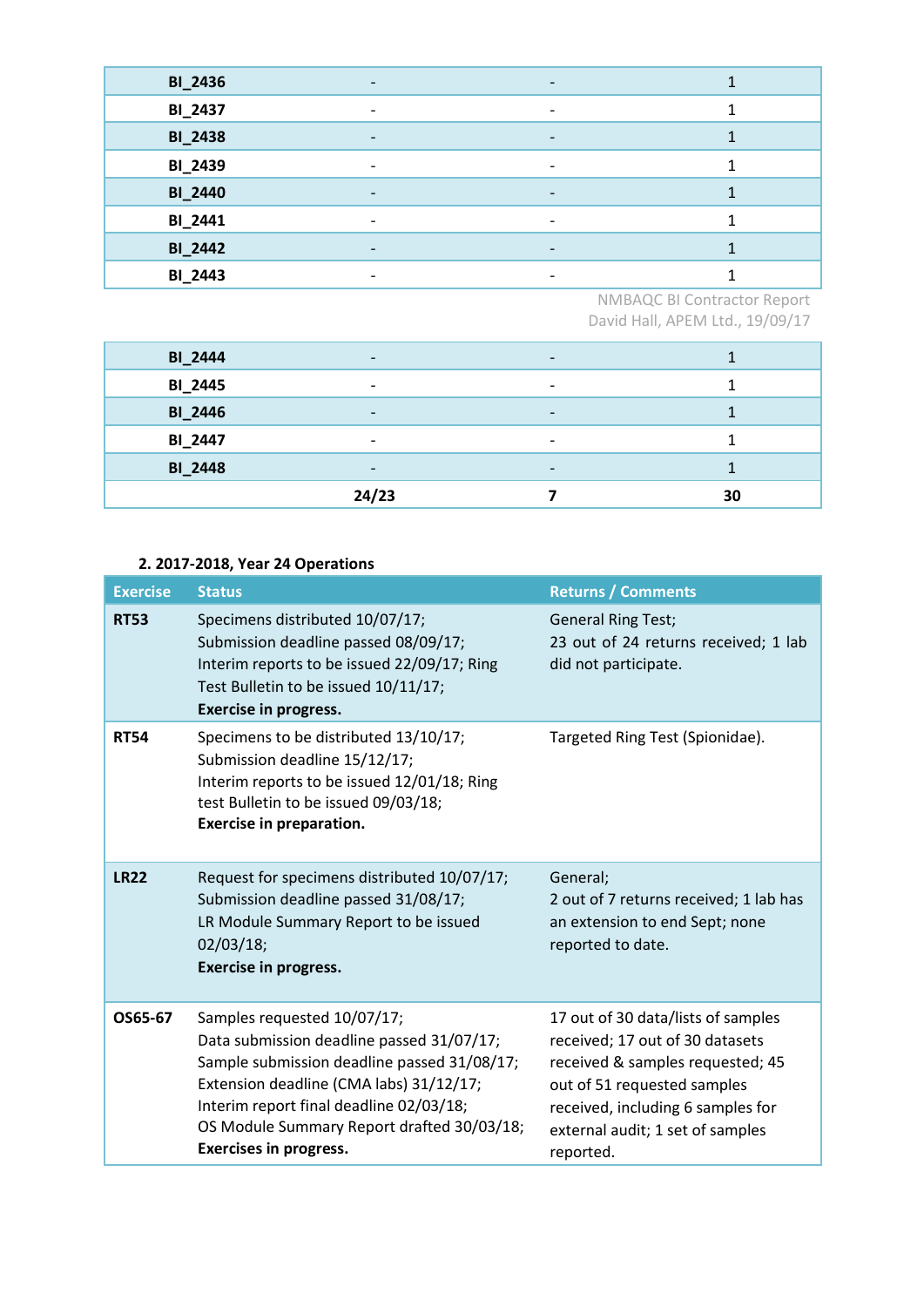# **3. Issues arising**

The next version of the NMBAQC Standard Taxonomic Literature List will soon be available for circulation to all 2017/18 (Yr24) Benthic Invertebrate participants.

## **4. Outstanding issues**

Remedial actions are continuing to be tracked from 2013/14 (Year 20) and are summarised at the end of this report. Forty-nine failed Own Samples remain without completed remedial actions. A number of these samples are very unlikely to be progressed any further.

> NMBAQC BI Contractor Report David Hall, APEM Ltd., 19/09/17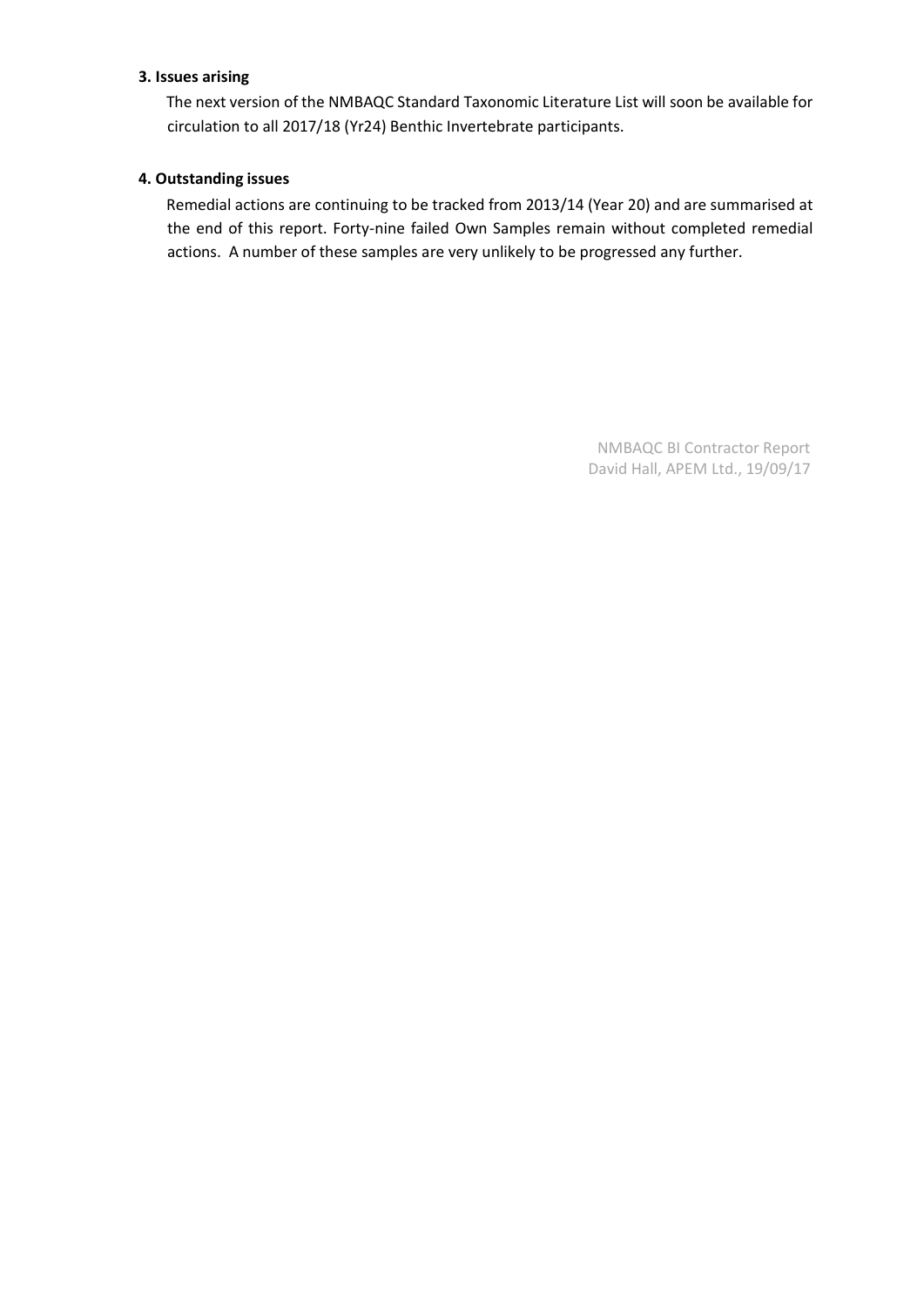## **Remedial Action**

**Year 20 (2013/2014)**

|                |               |                | OS53                                                                       |                          | <b>OS54</b>                                                                |              | <b>OS55</b>                                                             |
|----------------|---------------|----------------|----------------------------------------------------------------------------|--------------------------|----------------------------------------------------------------------------|--------------|-------------------------------------------------------------------------|
| Lab code       | OS reported   | <b>Score</b>   | <b>RA</b>                                                                  | <b>Score</b>             | <b>RA</b>                                                                  | <b>Score</b> | <b>RA</b>                                                               |
| <b>BI_2016</b> | 18 March 2015 | 88.213         | RA completed 8/4/15                                                        | 85.482                   | RA outstanding                                                             | ÷            |                                                                         |
| BI 2017        | 27 March 2015 |                |                                                                            |                          | $\overline{\phantom{a}}$                                                   | 70.588       | RA outstanding                                                          |
| <b>BI_2019</b> | 25 March 2015 |                |                                                                            | 78.431                   | <b>RA</b> outstanding                                                      | 78.161       | RA outstanding                                                          |
| <b>BI_2033</b> | 27 March 2015 | 43.478         | RA outstanding                                                             | 63.768                   | RA outstanding                                                             | 69.333       | RA outstanding                                                          |
| <b>BI_2047</b> | 30 March 2015 |                |                                                                            | 40.000                   | RA completed 2/7/15                                                        | 77.362       | RA completed 2/7/15 - evaluated<br>Aug 2016 - Fail, further RA required |
| <b>BI_2048</b> | 30 March 2015 |                | RA completed 2/7/15 -<br>evaluated Aug 2016 - Fail,<br>further RA required | 89.384                   | RA completed 2/7/15 -<br>evaluated Aug 2016 - Fail,<br>further RA required | 86.607       | RA completed 2/7/15 - evaluated<br>Aug 2016 - Fail, further RA required |
| <b>BI_2056</b> | 30 March 2015 | 63.758         | RA outstanding                                                             | 71.795                   | RA outstanding                                                             | 88.446       | RA outstanding                                                          |
| <b>BI_2058</b> | 25 March 2015 | $\blacksquare$ |                                                                            | 66.667                   | RA outstanding                                                             | ÷            |                                                                         |
| <b>BI_2059</b> | 30 March 2015 | 84.058         | RA outstanding                                                             | $\overline{\phantom{a}}$ |                                                                            | 85.714       | RA outstanding                                                          |
| BI_2071        | 19 May 2015   | 15.942         | <b>RA</b> outstanding                                                      | 40.945                   | <b>RA outstanding</b>                                                      | 49.505       | <b>RA</b> outstanding                                                   |

**\*NB – Outstanding remedial action includes 4 CMA labs that sub-contract analysis**

# **Year 2014/2015 (Year 21)**

| <b>OS56</b> | <b>OS57</b> | <b>OS58</b> |
|-------------|-------------|-------------|
|             |             |             |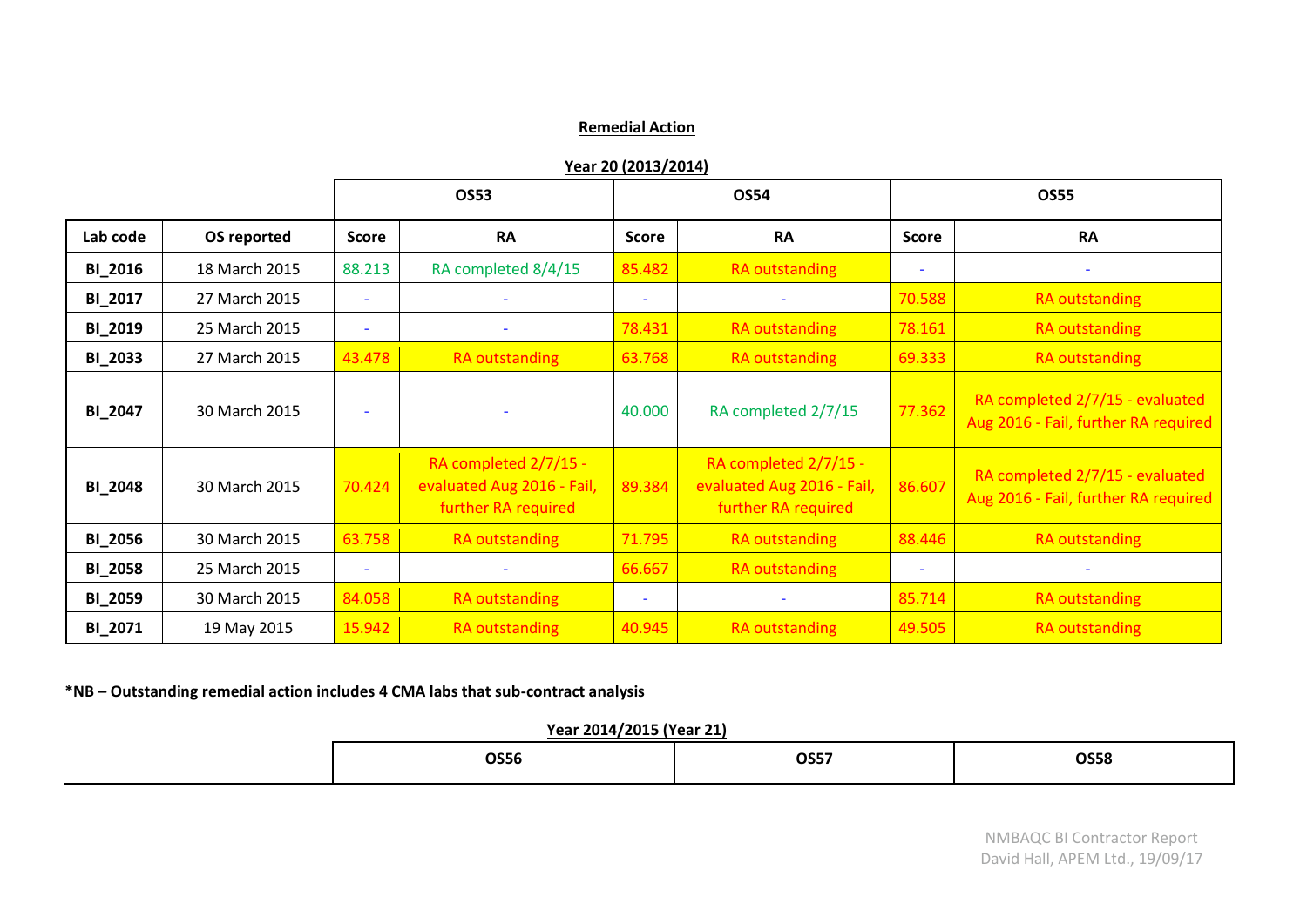| Lab code       | OS reported       | <b>Score</b>             | <b>RA</b>                                                                        | <b>Score</b>             | <b>RA</b>                                                              | <b>Score</b>             | <b>RA</b>                                                              |
|----------------|-------------------|--------------------------|----------------------------------------------------------------------------------|--------------------------|------------------------------------------------------------------------|--------------------------|------------------------------------------------------------------------|
| <b>BI_2106</b> | 14 May 2015       | 72.607                   | RA undertaken; unable to<br>evaluate as residue<br>discarded                     | 52.174                   | RA undertaken; unable to<br>evaluate as residue<br>discarded           |                          |                                                                        |
| <b>BI_2118</b> | 26 May 2015       | $\overline{\phantom{a}}$ | $\equiv$                                                                         | 55.039                   | RA outstanding                                                         | $\overline{\phantom{a}}$ |                                                                        |
| <b>BI_2121</b> | 26 May 2015       | $\sim$                   | $\overline{\phantom{a}}$                                                         | 78.987                   | <b>RA outstanding</b>                                                  | 89.431                   | RA outstanding                                                         |
| <b>BI_2126</b> | 24 April 2015     | 89.320                   | <b>RA</b> outstanding                                                            | 82.784                   | <b>RA outstanding</b>                                                  | 78.008                   | RA outstanding                                                         |
| <b>BI_2127</b> | 15 May 2015       | 68.803                   | RA completed 24/08/15<br>(without APEM<br>agreement) - TO BE<br><b>EVALUATED</b> | 63.106                   | RA completed 24/08/15<br>(without APEM agreement)<br>- TO BE EVALUATED | 55.738                   | RA completed 24/08/15<br>(without APEM agreement)<br>- TO BE EVALUATED |
| <b>BI_2128</b> | 19 May 2015       | 85.584 (from<br>76.43)   | <b>Specimens reviewed</b><br>May 2016; RA<br>outstanding                         | 87.879                   | <b>RA</b> outstanding                                                  | 76.471                   | <b>Specimens reviewed May</b><br>2016; RA outstanding                  |
| <b>BI_2131</b> | 24 September 2015 |                          |                                                                                  | $\overline{\phantom{0}}$ |                                                                        | 75.000                   | RA outstanding                                                         |
| <b>BI_2132</b> | 26 May 2015       | $\overline{\phantom{a}}$ |                                                                                  | $\overline{\phantom{0}}$ |                                                                        | <b>FAIL</b>              | RA outstanding                                                         |
| <b>BI_2133</b> | 29 September 2015 | 83.426                   | <b>RA</b> outstanding                                                            | $\overline{\phantom{0}}$ |                                                                        | $\overline{\phantom{a}}$ |                                                                        |

**\*NB – Outstanding remedial action includes 5 CMA labs that sub-contract analysis (or CMA samples submitted under a contractor's subscription)**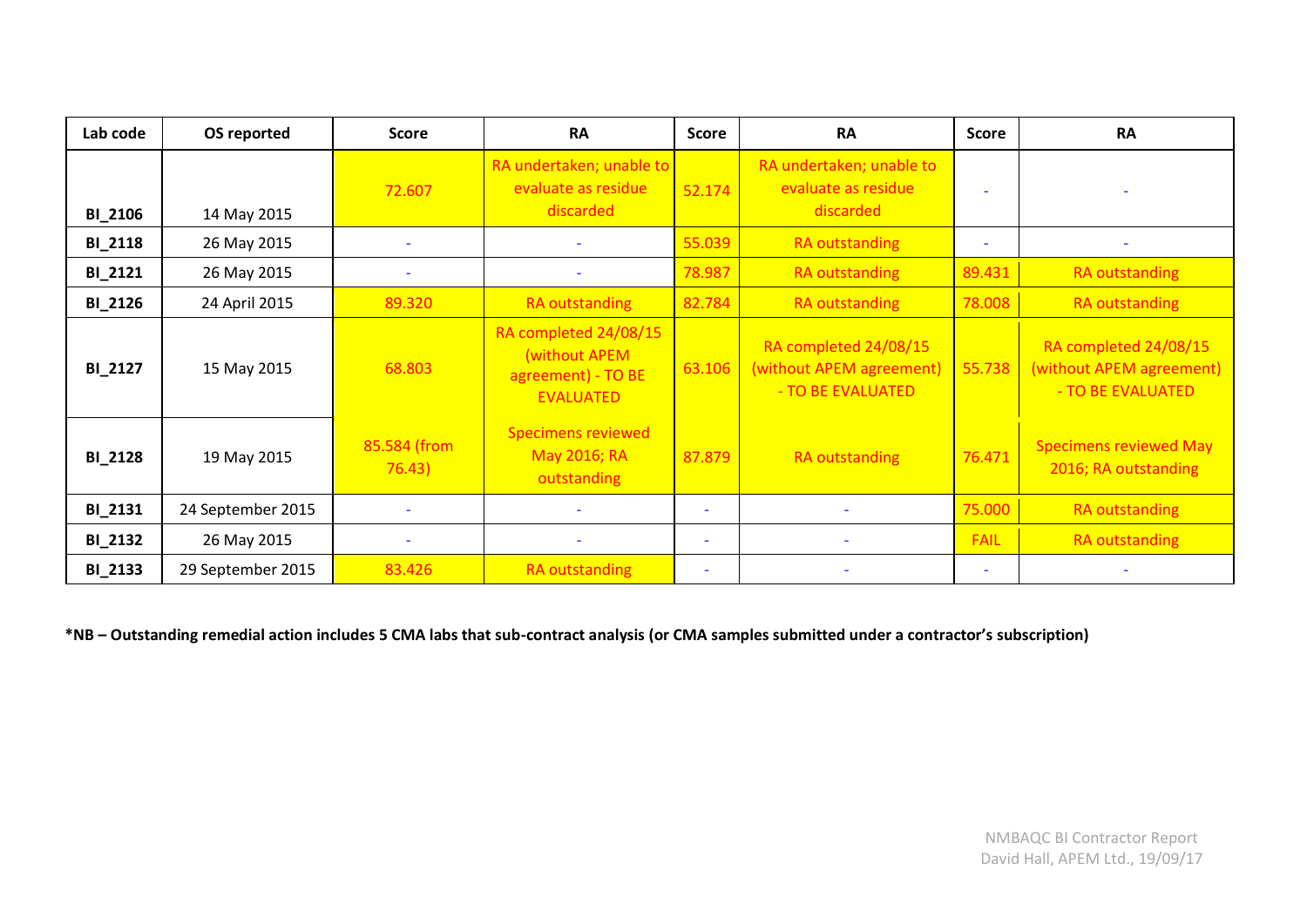|                | Year 2015/2016 (Year 22) |                          |                                                 |                          |                |                |                          |
|----------------|--------------------------|--------------------------|-------------------------------------------------|--------------------------|----------------|----------------|--------------------------|
|                |                          |                          | <b>OS60</b><br>OS59                             |                          |                | OS61           |                          |
| Lab code       | OS reported              | <b>Score</b>             | <b>RA</b><br><b>Score</b>                       |                          | <b>RA</b>      | <b>Score</b>   | <b>RA</b>                |
| <b>BI_2203</b> | 18 December 2015         | 6.48                     | RA outstanding                                  | 0.300                    | RA outstanding | $\overline{0}$ | RA outstanding           |
|                |                          | 86.588                   | RA undertaken; unable to<br>evaluate as residue | $\overline{\phantom{a}}$ |                |                | $\overline{\phantom{a}}$ |
| <b>BI 2205</b> | 23 March 2016            |                          | discarded                                       |                          |                |                |                          |
| <b>BI 2213</b> | 05 January 2016          | $\overline{\phantom{a}}$ |                                                 | 85.623                   | RA outstanding | 85.106         | RA outstanding           |
| <b>BI_2239</b> | 06 January 2016          | 72.165                   | <b>RA</b> outstanding                           | 85.625                   | RA outstanding | 89.971         | <b>RA outstanding</b>    |

**\*NB – Outstanding remedial action includes 2 CMA labs that sub-contract analysis (or CMA samples submitted under a contractor's subscription)**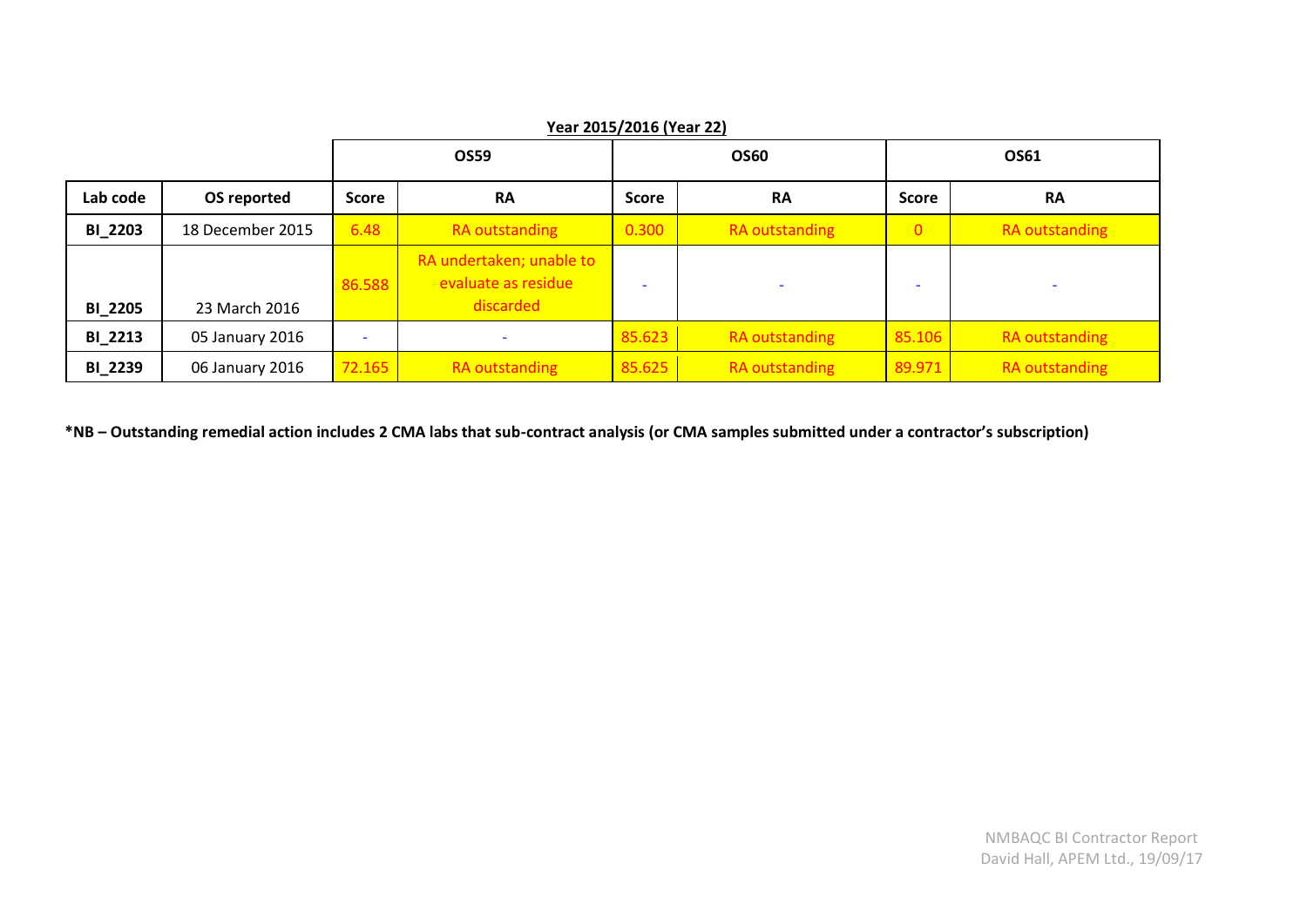|                |                |                          | <b>OS62</b>    | OS63                     |                          | <b>OS64</b>  |                          |
|----------------|----------------|--------------------------|----------------|--------------------------|--------------------------|--------------|--------------------------|
| Lab code       | OS reported    | <b>Score</b>             | <b>RA</b>      | Score                    | <b>RA</b>                | <b>Score</b> | <b>RA</b>                |
| <b>BI_2331</b> | 18 August 2016 | $\overline{\phantom{0}}$ |                | 82.819                   | <b>RA</b> outstanding    | 83.186       | <b>RA</b> outstanding    |
| <b>BI_2346</b> | 18 August 2016 | 78.095                   | RA outstanding | $\overline{\phantom{0}}$ | $\overline{\phantom{a}}$ |              | $\overline{\phantom{0}}$ |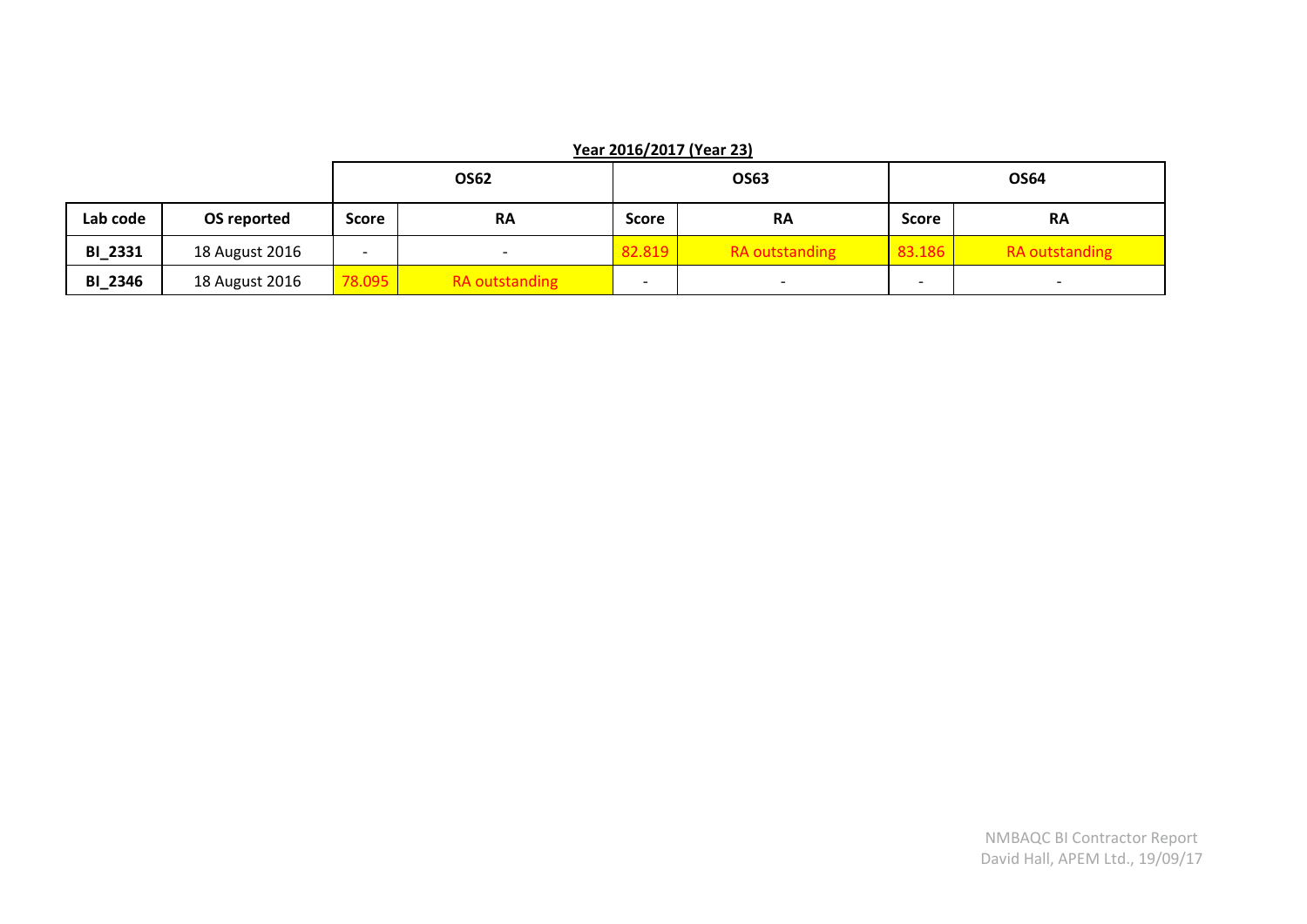|                              | $T$ edi 2017/2010 (Tedi 24) |              |           |             |           |              |           |
|------------------------------|-----------------------------|--------------|-----------|-------------|-----------|--------------|-----------|
|                              |                             | <b>OS65</b>  |           | <b>OS66</b> |           | <b>OS67</b>  |           |
| Lab code                     | OS reported                 | <b>Score</b> | <b>RA</b> | Score       | <b>RA</b> | <b>Score</b> | <b>RA</b> |
| <b>Exercises in progress</b> |                             |              |           |             |           |              |           |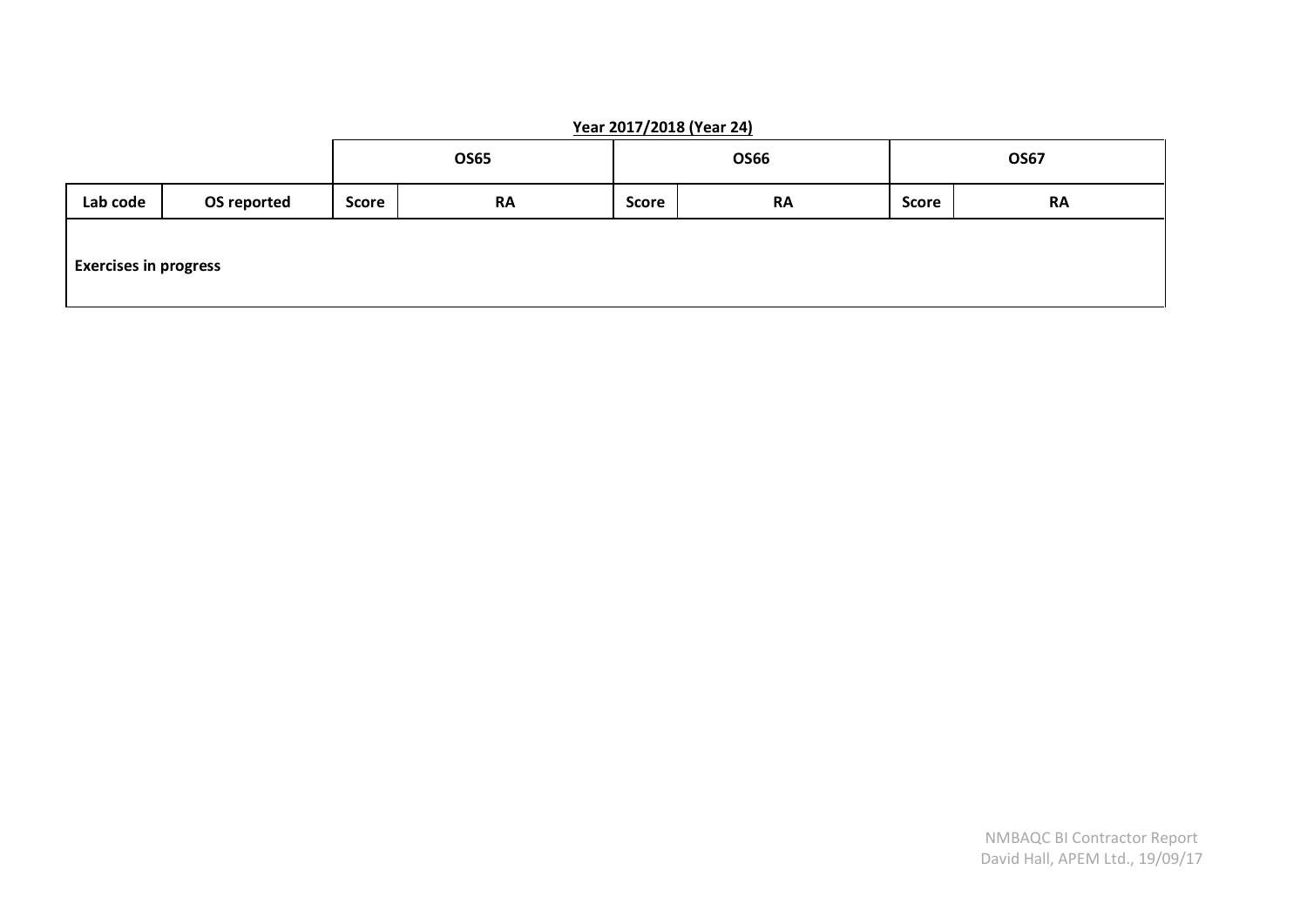

**Invertebrate Component 2017-2018 Timetable (Scheme Year 24)** 

| <b>Module / Exercise</b> | Event                                          | <b>Date</b>  |
|--------------------------|------------------------------------------------|--------------|
| RT53 - General           | Samples distributed                            | 10/07/17     |
|                          | Results deadline                               | 08/09/17     |
|                          | Interim reports                                | 22/09/17     |
|                          | Final report                                   | 10/11/17     |
|                          |                                                |              |
| RT54 - Targeted          | Samples distributed                            | 13/10/17     |
|                          | Results deadline                               | 15/12/17     |
|                          | Interim reports                                | 12/01/18     |
|                          | Final report                                   | 09/03/18     |
|                          |                                                |              |
| <b>LR22</b>              | Protocol and request for specimens distributed | 10/07/17     |
|                          | Specimen submission deadline                   | 31/08/17     |
|                          | Final reports                                  | 02/03/18     |
|                          |                                                |              |
| OS65-67                  | Request for sample data distributed            | 10/07/17     |
|                          | Data submission deadline for sample selection  | 31/07/17     |
|                          | Selected samples submission deadline           | 31/08/17     |
|                          | Interim report final deadline                  | 02/03/18     |
|                          | Final report                                   | 30/03/18     |
|                          |                                                |              |
| Workshop-beginners       | <b>TBC</b>                                     | Oct/Nov 2017 |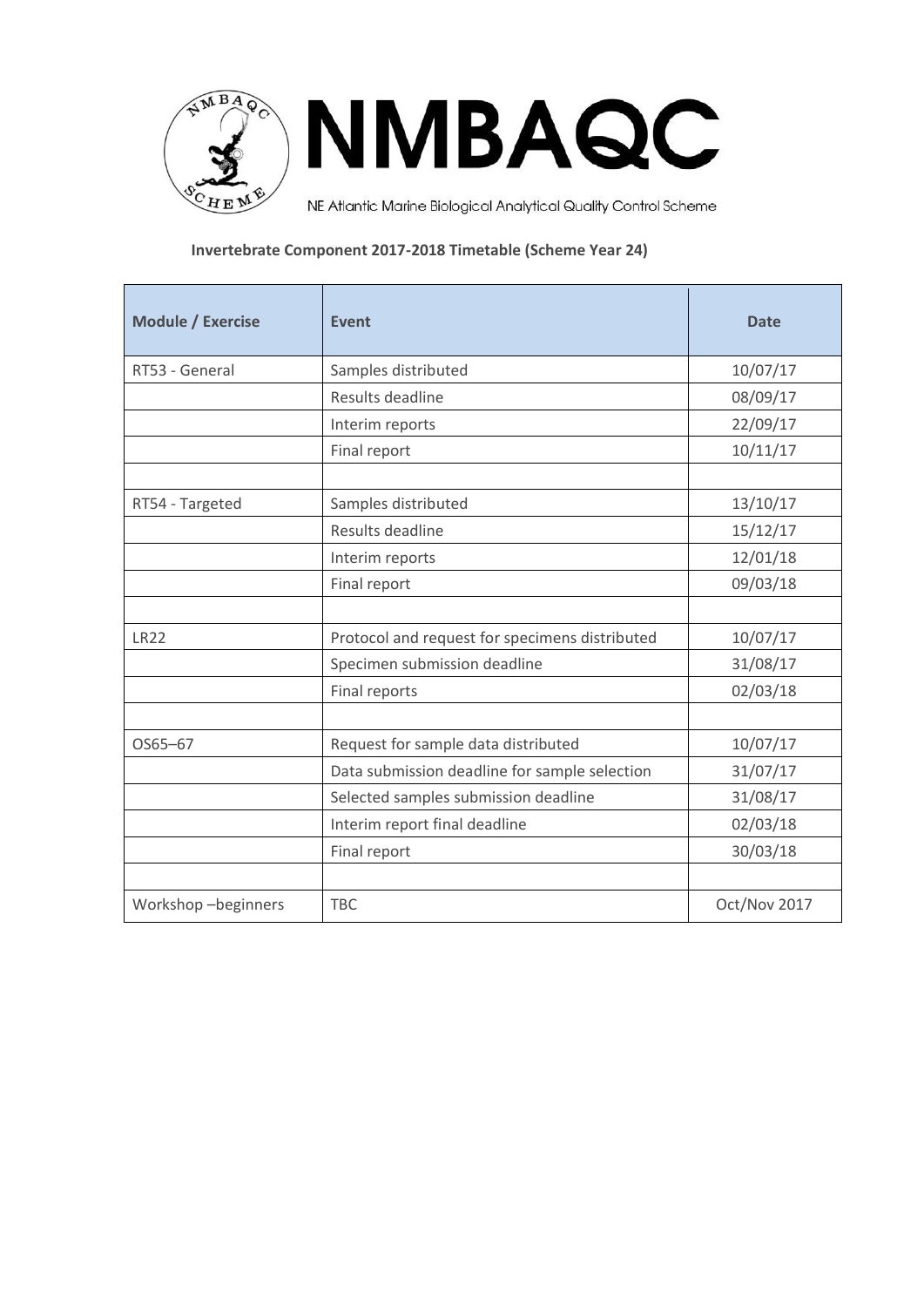<span id="page-18-0"></span>**Fish update**



**Fish Component**

**Meeting Report # 36**

**Committee Meeting, 25th September 2017**

**Author: Karina Jakobsen**  Email: Karina.jakobsen@unicomarine.com

Thomson Unicomarine Ltd. Date of Issue: 25 September 2017

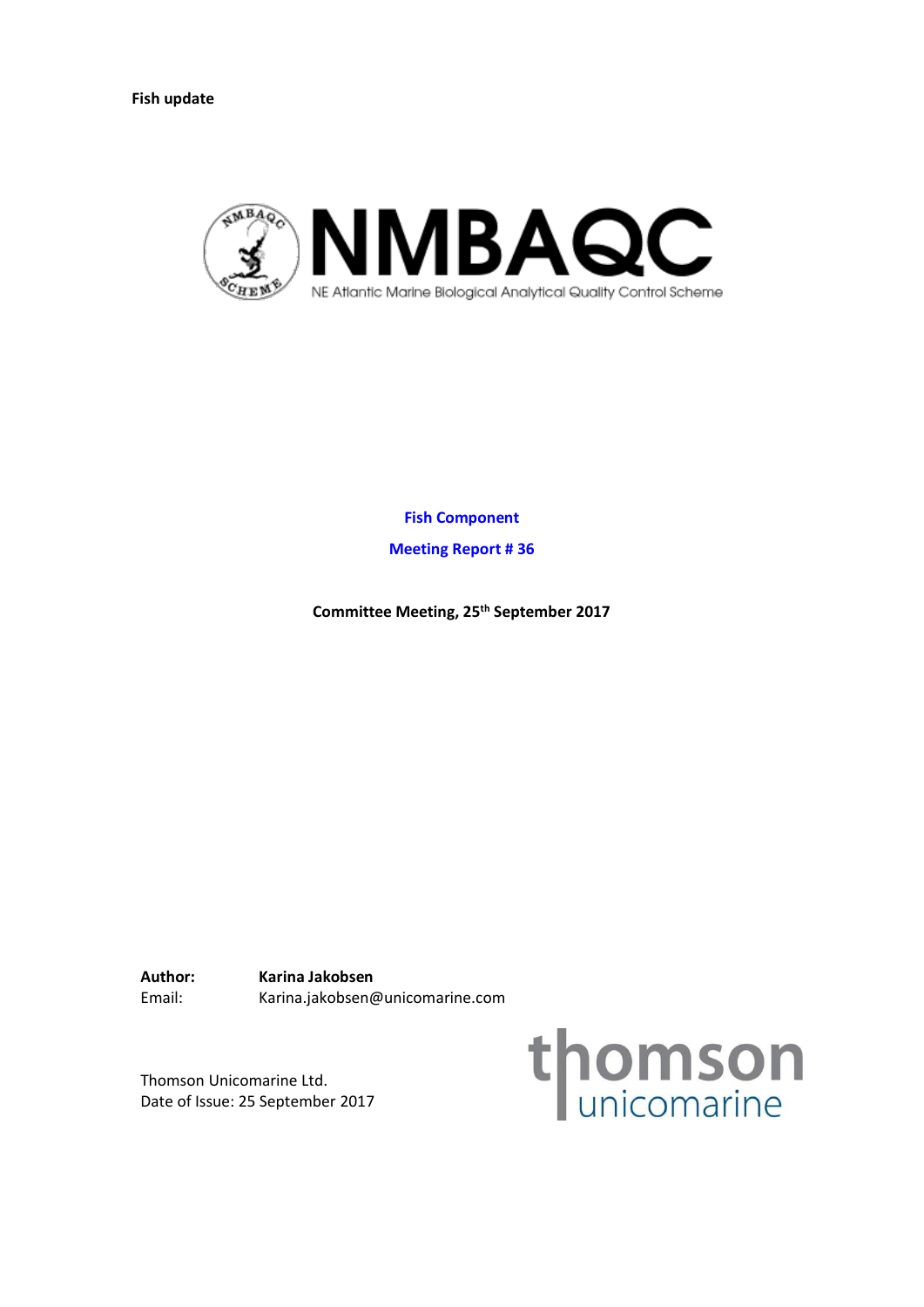# **Scheme Membership Details**

# **2017 / 2018 Participation**

| <b>Laboratory Code</b> | <b>Fish Reverse Ring Test</b> | <b>Fish Ring Test</b>        |
|------------------------|-------------------------------|------------------------------|
| F 2401                 | Υ                             | Υ                            |
| F_2402                 | Υ                             | $\overline{a}$               |
| F 2403                 | Υ                             | $\overline{a}$               |
| F 2404                 | Υ                             | $\qquad \qquad -$            |
| F 2405                 | Υ                             | $\overline{\phantom{a}}$     |
| F 2406                 | Υ                             | Υ                            |
| F 2407                 | Υ                             | $\qquad \qquad \blacksquare$ |
| F_2408                 | Υ                             | $\overline{a}$               |
| F_2409                 | Υ                             | $\overline{a}$               |
| F 2410                 | Υ                             | $\overline{a}$               |
| $F_2411$               | Υ                             | $\overline{\phantom{0}}$     |
| F 2412                 | $\overline{\phantom{0}}$      | Υ                            |
| $F_2413$               | Υ                             | Υ                            |
| F 2414                 | $\qquad \qquad \blacksquare$  | Υ                            |
| F 2415                 | Υ                             | $\overline{\phantom{0}}$     |
| F 2416                 | $\overline{\phantom{0}}$      | Υ                            |
| F_2417                 | $\qquad \qquad -$             | Υ                            |
| $F_2418$               | Υ                             | Υ                            |
| F 2419                 | Υ                             | Υ                            |
| $F_2420$               | Υ                             | $\overline{a}$               |
| F 2421                 | Υ                             | $\overline{\phantom{a}}$     |
| F 2422                 | $\overline{\phantom{a}}$      | Υ                            |
| F 2423                 | Υ                             | $\overline{a}$               |
| $F_2424$               | Υ                             | Υ                            |
| $F_2425$               | Υ                             | Υ                            |
| F 2426                 | Υ                             | $\overline{\phantom{a}}$     |
|                        |                               |                              |
| <b>Total</b>           | 21                            | 12                           |

(List correct as of 22 September 2017)